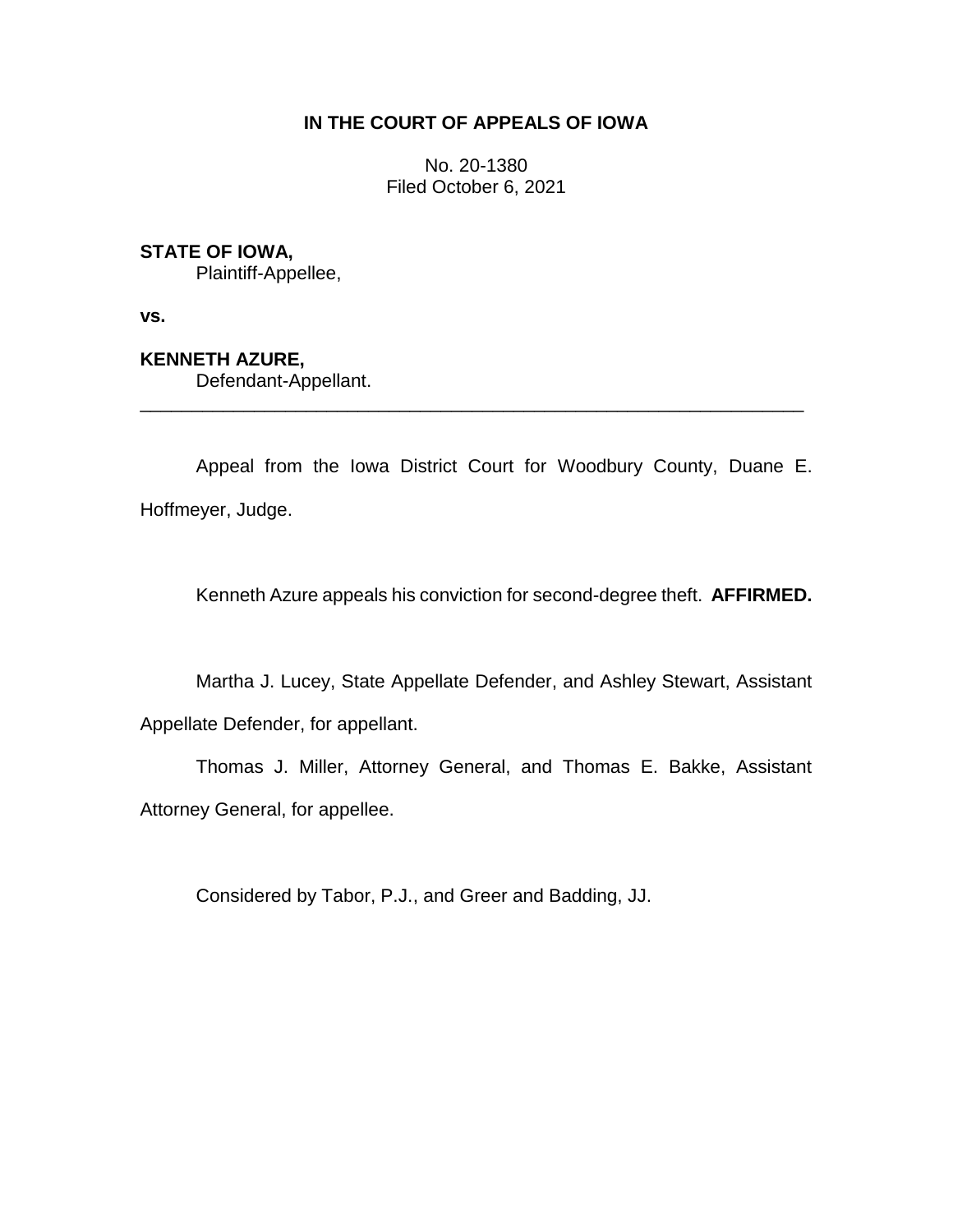## **BADDING, Judge.**

Kenneth Azure appeals his conviction for second-degree theft, claiming the State did not present sufficient evidence to show that he knowingly exercised control over a stolen vehicle he crashed after a high-speed chase. He also contends his trial counsel was ineffective.

## **I. Background Facts and Proceedings.**

Judy Knudsen was getting ready for bed at around 11:00 p.m. when she looked out her apartment window and saw her Mitsubishi Lancer in the parking lot. When she awoke at 9:00 the next morning, the car was gone. She reported the missing vehicle to law enforcement.

Over the next two weeks, officers spotted the Lancer on four separate occasions. The first three times, the vehicle eluded pursuit. On the fourth, officers were able to apprehend the driver after he crashed into a utility pole and ran from the scene. They identified the driver as Azure.

The State charged Azure with second-degree theft in violation of Iowa Code sections 714.1(4) and 714.2(2) (2020).<sup>1</sup> After trial, a jury found Azure guilty as charged. The district court sentenced Azure to a five-year indeterminate term of incarceration. Azure appealed.

### **II. Sufficiency of the Evidence.**

 $\overline{a}$ 

Azure first contends there is insufficient evidence to support his theft conviction. We review this claim for correction of errors at law. *See State v. Donahue*, 957 N.W.2d 1, 7 (Iowa 2021). In doing so, we view the evidence in the

<sup>&</sup>lt;sup>1</sup> The State also charged Azure with one count of driving while his license was barred, to which Azure pled guilty.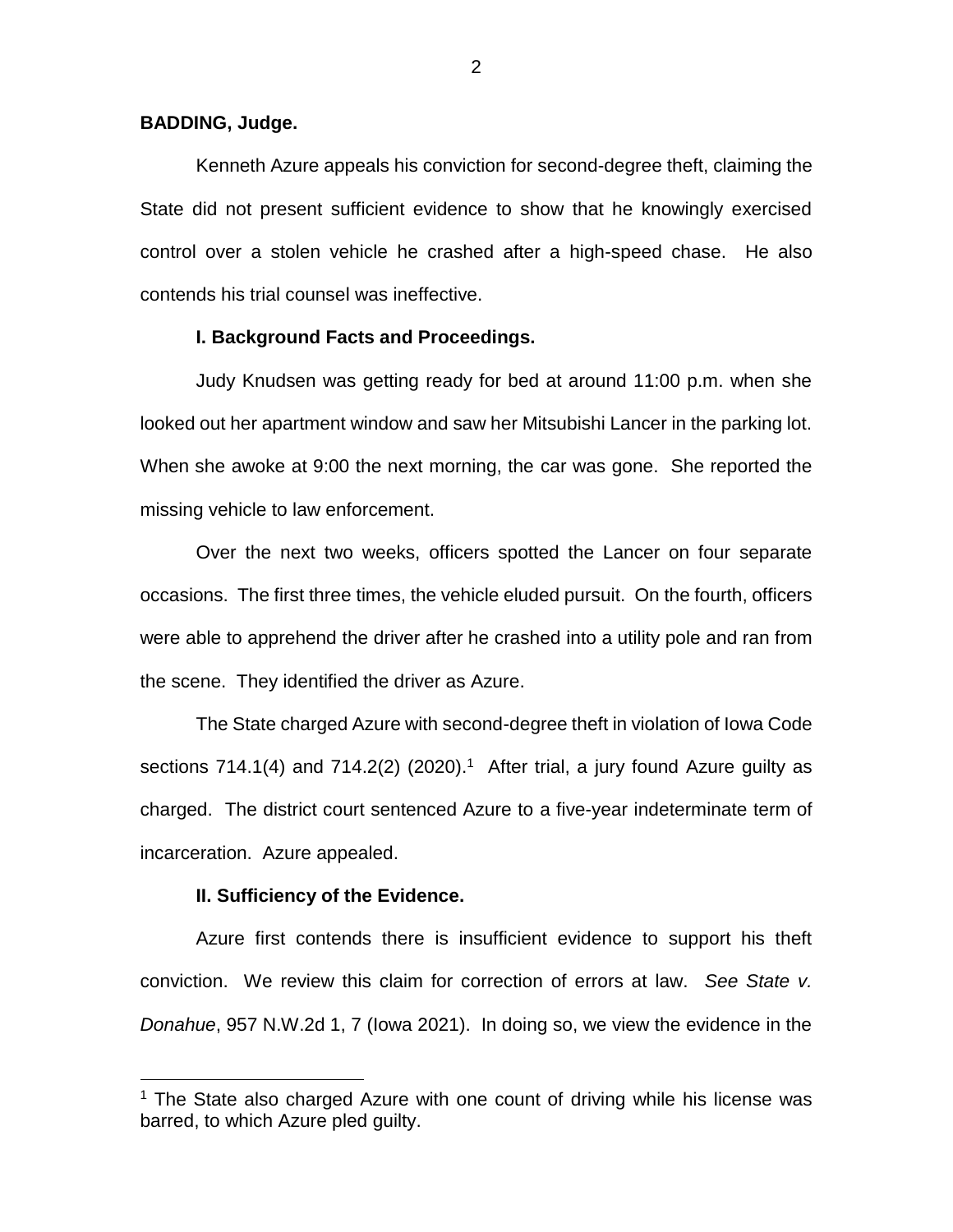light most favorable to the State, which includes inferences and presumptions that can be fairly and reasonably deduced from it. *See id.* We affirm if the record contains substantial evidence to support the conviction. *See id.* Evidence is substantial if it would convince a rational fact finder of the defendant's guilt beyond a reasonable doubt. *See id.* "Direct and circumstantial evidence are equally probative." *State v. Kelso-Christy*, 911 N.W.2d 663, 668 (Iowa 2018) (citation omitted).

Iowa Code section 714.1(4) defines theft as "[e]xercis[ing] control over stolen property, knowing such property to have been stolen, or having reasonable cause to believe that such property has been stolen, unless the person's purpose is to promptly restore it to the owner or to deliver it to an appropriate public officer." The jury was instructed that to support a conviction under section 714.1(4), the evidence must show the defendant knew the property was stolen. *See State v. Hutt*, 330 N.W.2d 788, 789-90 (Iowa 1983). Azure challenges the sufficiency of the evidence supporting this element of the crime, arguing that his possession of the vehicle and flight from the police were not enough to show his guilty knowledge.

A defendant's unexplained possession of recently stolen property justifies an inference the defendant knew it was stolen. *See State v. Stephen*, 537 N.W.2d 792, 794 (Iowa Ct. App. 1995). Although Azure was found in possession of the Lancer, he claims it was not "recently" stolen because it was reported as stolen more than one week earlier. But what is considered "'recent' as applied to possession cannot be defined as any definite time" and instead depends on the circumstances of each case. *State v. Brightman*, 110 N.W.2d 315, 317 (Iowa 1961) (citation omitted). "The strength or weakness of the inference to be drawn

3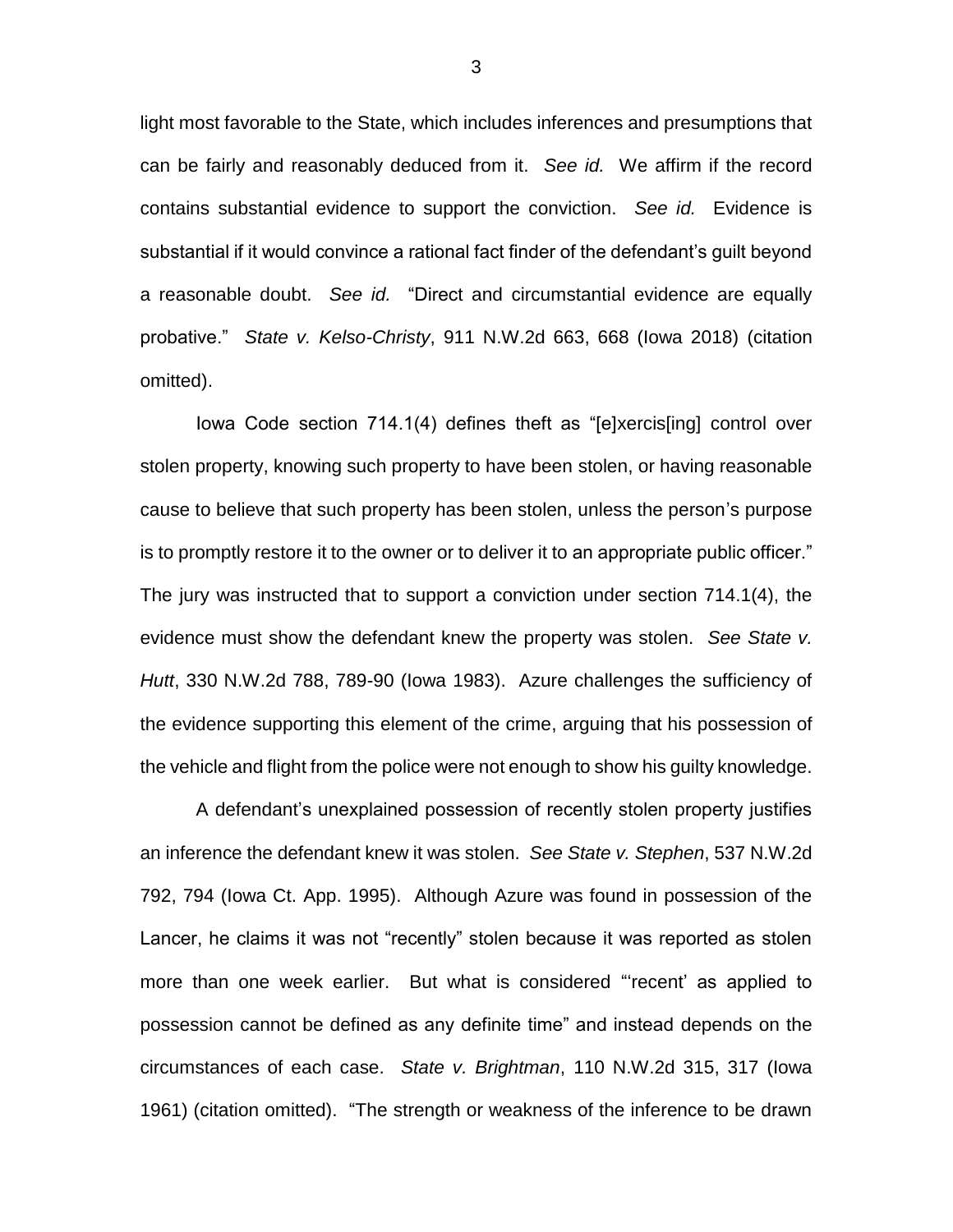from possession depends on the time lapsed between the commission of the offense and possession by the accused, the nature of the property stolen, where and how taken, the manner of such possession, and other conditions disclosed." *State v. Stanton*, 154 N.W. 762, 762-63 (Iowa 1915).

Azure attempts to weaken the inference by arguing the Lancer could have been "shuffled around between several people" between the time it was reported stolen and his arrest. In support of his argument, Azure notes the vehicle was seen on three occasions before he was found in possession of it, and he was never identified as a driver or passenger on those occasions.<sup>2</sup> This was not fatal to the State's case considering the other circumstances surrounding Azure's possession of the vehicle. Significantly, all of the pursuits—including the last when Azure was apprehended—were in the same general neighborhood in Sioux City. And during this last pursuit, Azure appeared to recognize one of the officers who had been involved in three of the four previous pursuits. That officer testified that each time he spotted the vehicle, he was driving an unmarked white van as part of a "plain clothes unit." In the last pursuit, the officer said Azure took evasive actions in response to the movements of his unmarked van, indicating to the officer that Azure "had recognized my white van from previous encounters, and was trying to go in the opposite direction of me." From this testimony, the jury could infer Azure had been the driver during those earlier encounters.

 $\overline{a}$ 

 $2$  Azure additionally points out that "police officers testified they saw another person, a woman, with the vehicle" when it was spotted before his arrest. But the record shows that officers actually saw three individuals with the vehicle during two of the chases—a woman and two men.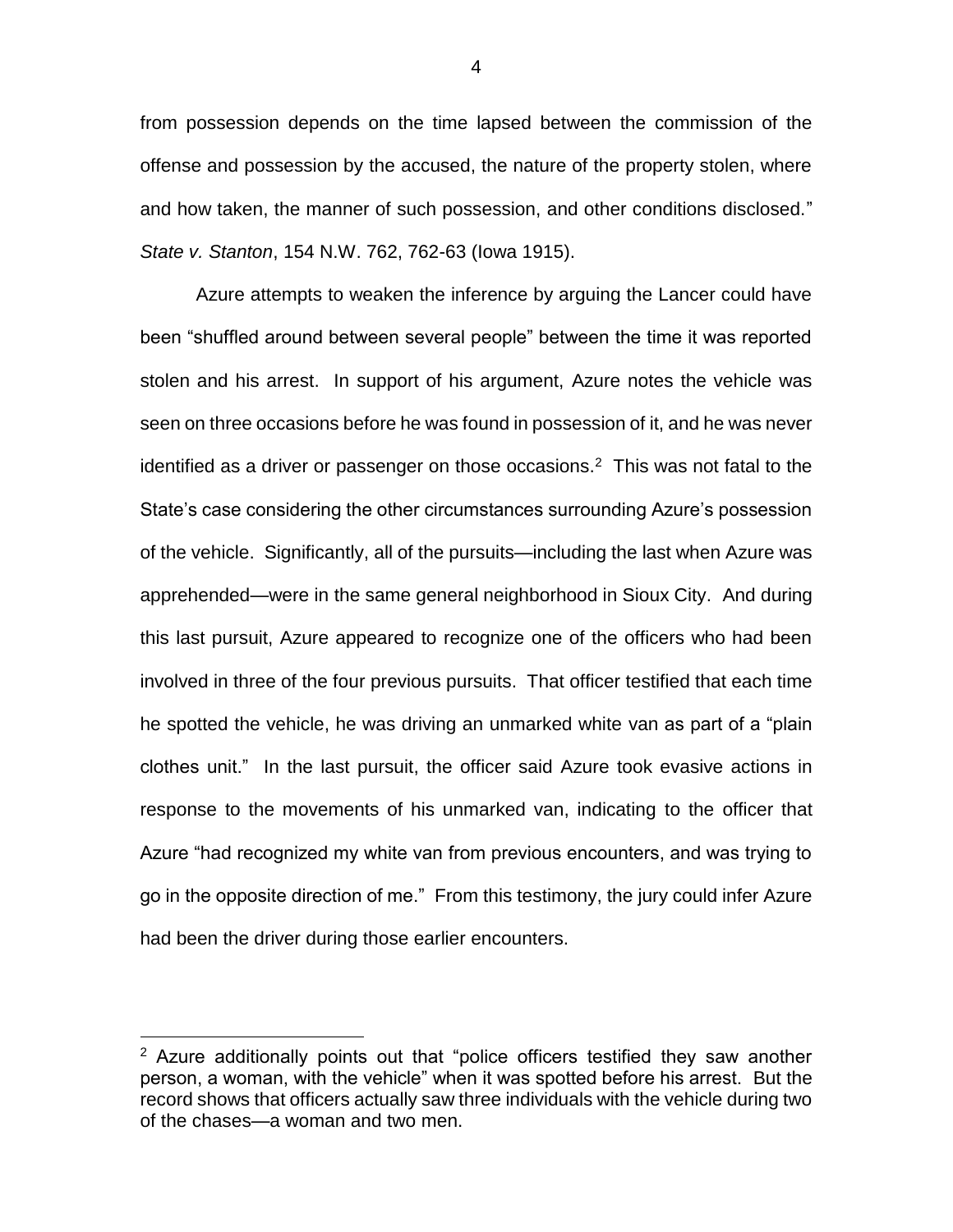In addition to Azure's possession of the Lancer, his attempt to elude law enforcement on the day of his arrest provides an inference of knowledge that he was in possession of stolen property. *See State v. Wilson*, 878 N.W.2d 203, 211, 215 (Iowa 2016) (noting "that the act of avoiding law enforcement after a crime has been committed may constitute circumstantial evidence of consciousness of guilt" and the weight and relevance of that evidence is for the jury to decide). In *State v. Proctor*, No. 18-0898, 2019 WL 2524268, at \*3 (Iowa Ct. App. June 19, 2019), we held similar evasive conduct was sufficient evidence that a defendant knew the vehicle he was driving was stolen. Here, the inference is even stronger given that Azure was arrested during the fourth occasion in which the vehicle attempted to avoid law enforcement.Azure attempts to counter this, arguing he was "simply avoiding police, potentially for other reasons not associated with the stolen vehicle." The State, however, "was not required to refute every possible inference from the evidence." *State v. Ernst*, 954 N.W.2d 50, 57 (Iowa 2021). And the jury was free to reject certain evidence and credit other evidence. *See State v. Sanford*, 814 N.W.2d 611, 615 (Iowa 2012).

Viewing the evidence in the light most favorable to the State, there is sufficient evidence from which the jury could find Azure knew the Lancer was stolen.

### **III. Ineffective Assistance of Counsel.**

Azure next contends his trial counsel was ineffective by failing to object to the three instances of eluding in the Lancer before his arrest as evidence of prior bad acts. Effective July 1, 2019, the legislature modified Iowa law to eliminate a defendant's ability to pursue a claim of ineffective assistance of counsel on direct